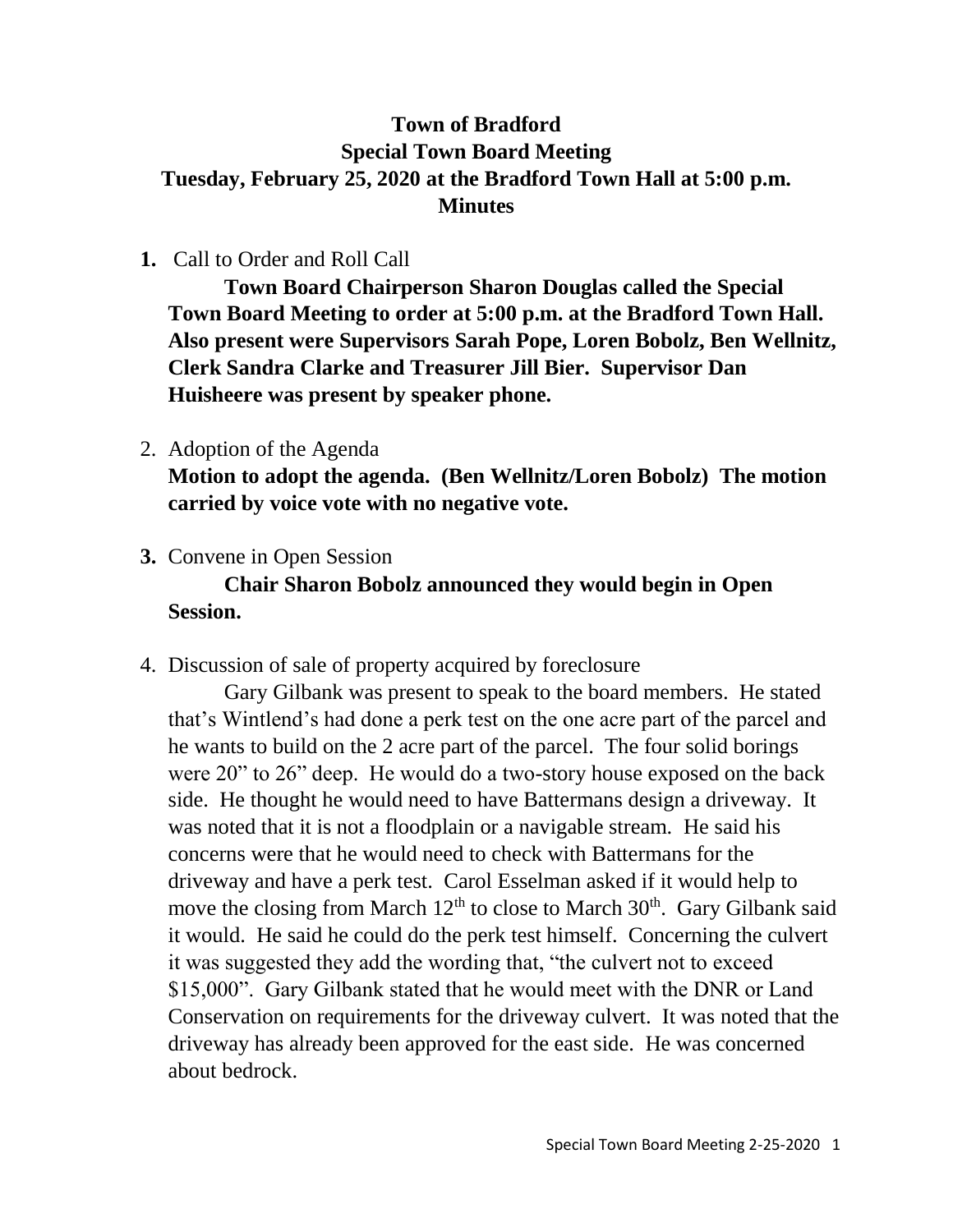5. Possible motion to go into closed session for the purpose of deliberating or negotiating the purchasing of public properties, the investing of public funds, or conducting other specified public business, whenever competitive or bargaining reasons require a closed session., pursuant to State Statue 19.85 (1)(e).

**Chair Sharon Douglas stated that she would entertain a motion to go into closed session.** 

**Loren Bobolz made a motion to go into closed session for the purpose of deliberating or negotiating the purchasing of public properties, the investing of public funds, or conducting other specified public business, whenever competitive or bargaining reasons require a closed session, pursuant to State Statue 19.85 (1) (e). Ben Wellnitz seconded the motion.**

**Roll Call Vote:**

```
Sarah Pope, "Yes."
Loren Bobolz, "Yes."
Ben Wellnitz, "Yes."
Dan Huisheere, "Yes."
Sharon Douglas, "Yes." The motion carried unanimously.
```
- 6. Closed Session
- 7. Reconvene in Open Session

**Motion to go back into Open Session at 5:45 p.m. (Loren Bobolz/Ben Wellnitz) Roll Call Vote: Sarah Pope, "Yes." Loren Bobolz, "Yes." Dan Huisheere, "Yes." Ben Wellnitz, "Yes." Sharon Douglas, "Yes." The motion carried unanimously.**

8. Discussion and action on sale of property acquired by foreclosure

**Carol Esselman stated that on the counter offer the buyer and the buyer's agent are related.**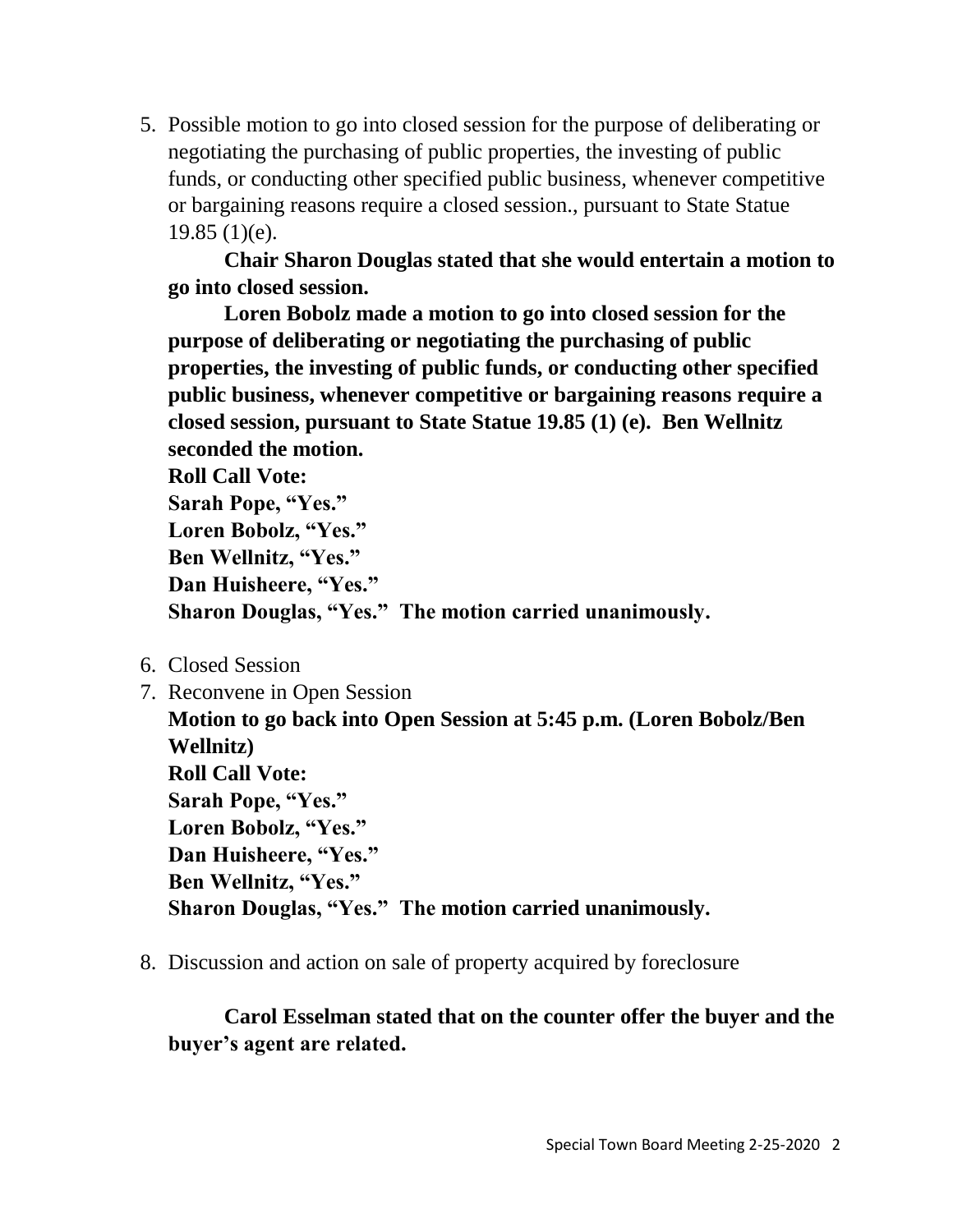**Motion that we counter offer \$107,000 with the changes of the contingency as reworded with: Line no. 70 to be closing on March 31, 2020, contingencies nos. 528 and 529 to remain, contingencies nos. 530 and 531 removed, contingent on buyer being able to obtain permits to put driveway culvert over creek within the listed 5 acres with cost not to exceed \$15,000" and line nos. 532 and 533 with "hit bedrock" changed to "hit soft bedrock". (Loren Bobolz/Ben Wellnitz) Roll Call Vote: Sarah Pope, "No." Loren Bobolz, "Yes." Dan Huisheere, "Yes." Ben Wellnitz, "Yes." Sharon Douglas, "Yes." The motion carried with four in favor and one opposed.**

**Carol Esselman asked that they include on the counter offer that the buyer and the buyer's agent are related and the Board has no objection. The board agreed.**

9. Discussion and action on the utility bill for moving poles for the Creek Road Bridge Project

**Chair Sharon Douglas reported that she had spoken with Duane Jorgenson on the utility bill for the two poles outside of the right of way that need to be relocated before the Creek Road RR Bridge Project begins and the cost will be split between the County and the Town. The other two poles that need to be relocated are within the right of way and the Town will not have to pay to have those two moved. The county will pay the bill and bill the Town for half the cost so the Town is not to pay the bill we received.**

**The bids for the Creek Road RR Bridge Project will be let on March 1st .**

10.Discussion and possible action on tree and brush trimming on Carvers Rock Road

Dan Huisheere said he didn't have anything back for Paul Luety yet. Dan Huisheere ended the speaker phone call.